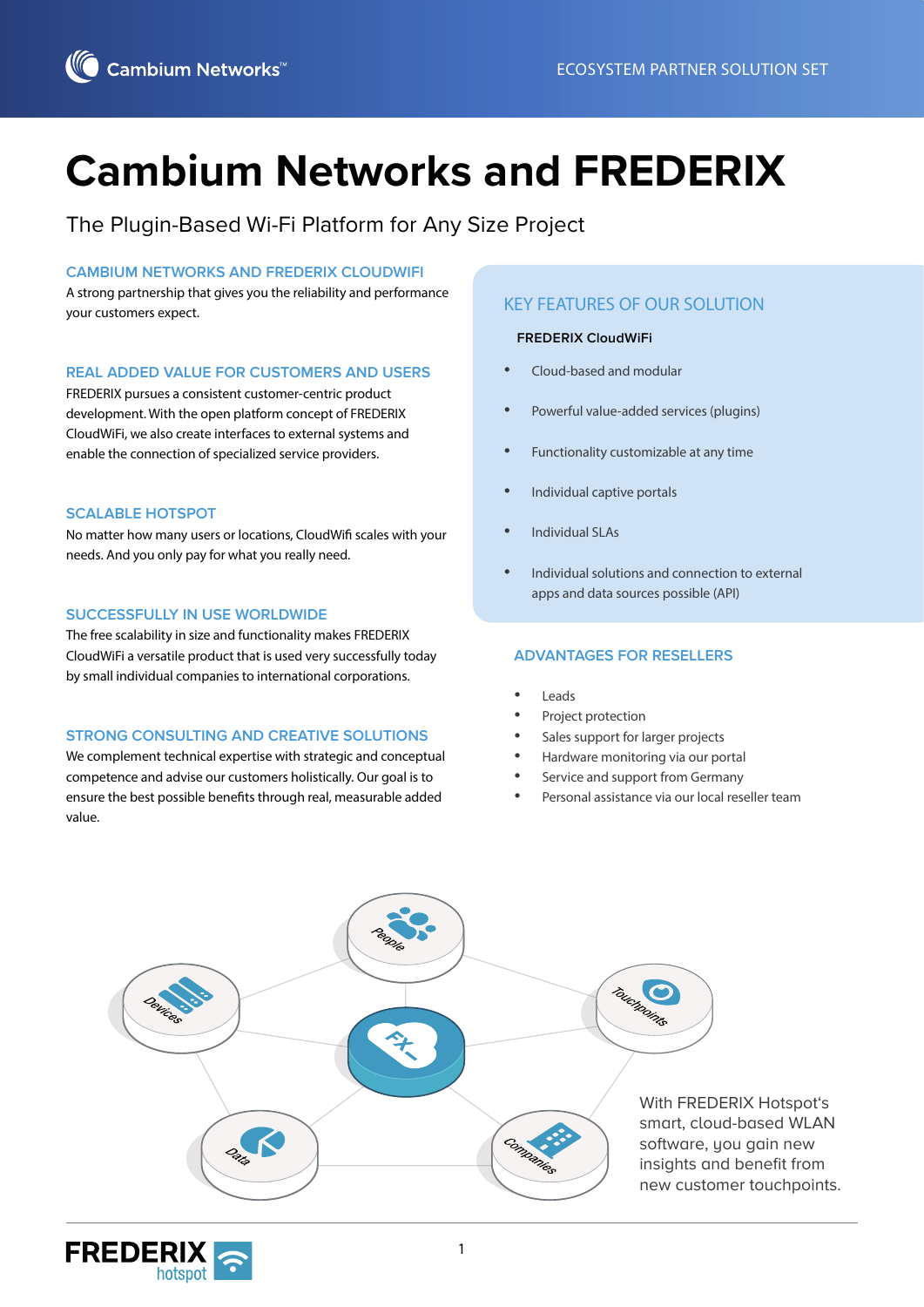

# Plugin Examples



## **EASY LOGIN**

easiest way to login. Login with one click



## **SMS LOGIN**

simple but personalized login option. You only pay for the SMS that you actually use.



### **WIFI CODE LOGIN**

Login with voucher code. Simple and personalized login option. Access individually configurable.



#### **WIFI4EU**

Meets WiFi4EU requirements. Guest devices are automatically logged out at midnight. The WiFi4EU logo is displayed in accordance with the EU guidelines.



#### **UNLOCK DEVICES**

Unlocked terminal devices are automatically logged in. Can be used for digital signage, info terminals, IOT devices or employee devices.



#### **MONITORING**

Evaluation of data from checkmk. Monitoring of constant availability. Transparent display of results.



#### **API ACCESS**

Integrate analytics data or e.g. create voucher codes directly within your own tools and work flows.



#### **COVID19 DIGITAL GUEST LIST**

The inwendo attendance list is the resource-saving, contactless and secure solution for the restaurant industry. Capture contact details in restaurants, cafes and at events.



#### **PREMIUM ANALYTICS**

Insights into the user behavior. Reports on your hotspot devices. Freely choosable time periods. Clustering of hotspots. Comparison of new and recurring devices. Evaluation of data about logged-in devices, such as device language, operating systems and device versions.



#### **WEBSITE ANALYTICS**

Shows hotspot usage based on categories and web page views. Better insight into how the WiFi is being used by guests and customers.



#### **COOLDOWN**

Freely set how often e.g. per day or week customers can reconnect to their WiFi. Example: Limit usage per day/week to a freely adjustable time.